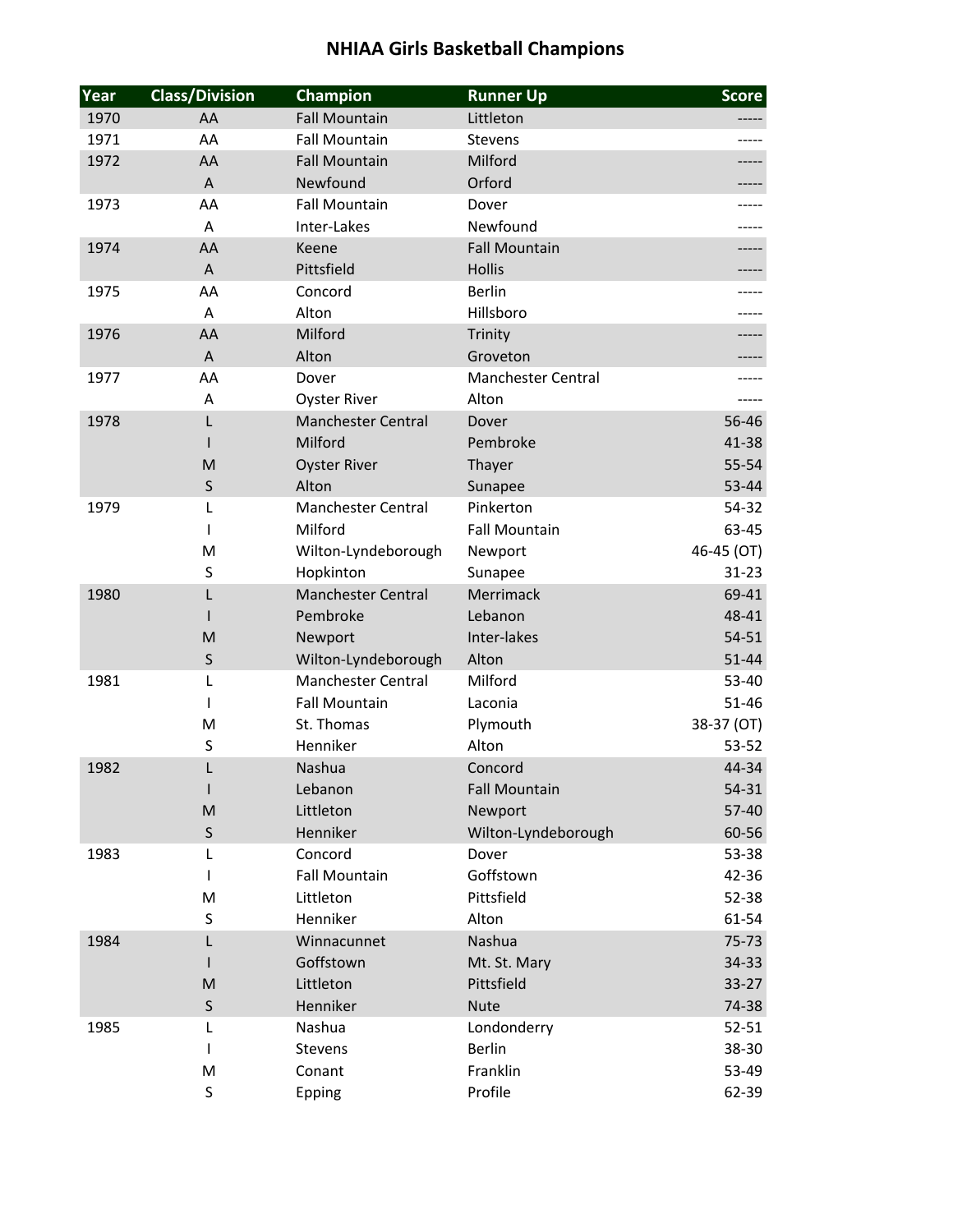| Year | <b>Class/Division</b> | Champion                  | <b>Runner Up</b>      | <b>Score</b>       |
|------|-----------------------|---------------------------|-----------------------|--------------------|
| 1986 |                       | Nashua                    | Concord               | 67-34              |
|      |                       | Somersworth               | Lebanon               | 69-53              |
|      | M                     | Conant                    | Epping                | 50-39              |
|      | $\mathsf S$           | Profile                   | Wilton-Lyndeborough   | 40-39              |
| 1987 | L                     | Nashua                    | Londonderry           | 60-38              |
|      | L                     | Goffstown                 | Lebanon               | 47-45              |
|      | M                     | Franklin                  | Epping                | 49-39              |
|      | S                     | Wilton-Lyndeborough       | Groveton              | 33-29              |
| 1988 | L                     | Nashua                    | Londonderry           | 69-46              |
|      |                       | Goffstown                 | Kennett               | 48-40              |
|      | M                     | Mascoma                   | Newfound              | 58-53              |
|      | S                     | Groveton                  | Epping                | 42-36              |
| 1989 | L                     | Nashua                    | Londonderry           | 56-55              |
|      | T                     | Kennett                   | Monadnock             | $53 - 52$          |
|      | M                     | Mascoma                   | Farmington            | 61-59 (OT)         |
|      | $\sf S$               | Epping                    | Derryfield            | 44-37              |
| 1990 | L                     | Londonderry               | Nashua                | 58-39              |
|      |                       | Monadnock                 | Somersworth           | 70-49              |
|      | M                     | Mascoma                   | <b>John Stark</b>     | 62-56              |
|      | $\mathsf S$           | Groveton                  | Derryfield            | 52-40              |
| 1991 | L                     | <b>Manchester Central</b> | Winnacunnet           | 69-48              |
|      | L                     | Somersworth               | Lebanon               | 45-42 (OT)         |
|      | M                     | <b>John Stark</b>         | Franklin              | 77-60              |
|      | S                     | Groveton                  | Derryfield            | 49-13              |
| 1992 | L                     | Nashua                    | Manchester West       | $57 - 54$          |
|      |                       | Kingswood                 | Kennett               | 40-34 (OT)         |
|      | M                     | Littleton                 | Franklin              | $57-43$            |
|      | $\mathsf S$           | Groveton                  | Alton                 | 56-43              |
| 1993 | L                     | Nashua                    | Londonderry           | 57-54              |
|      | T                     | Lebanon                   | Kennett               | 59-44              |
|      | M                     | Coe-Brown                 | Franklin              | 54-52              |
|      | S                     | Groveton                  | Sunapee               | 38-23              |
| 1994 |                       | Alvirne                   | Concord               | $37 - 35$          |
|      |                       | Con Val                   | Souhegan              | 62-50              |
|      | M                     | Coe-Brown                 | <b>Bishop Guertin</b> | $33 - 24$          |
|      | S                     | Sunapee<br>Nashua         | Groveton<br>Alvirne   | $57 - 24$<br>68-42 |
| 1995 | L<br>L                |                           | Pembroke              | 50-34              |
|      | M                     | Souhegan<br>Littleton     | Coe-Brown             | $51 - 45$          |
|      | S                     | Groveton                  | Lisbon                | 56-41              |
| 1996 | L                     | Nashua                    | Londonderry           | 64-50              |
|      |                       | Souhegan                  | Hanover               | 60-57              |
|      | M                     | Littleton                 | Belmont               | 57-37              |
|      | S                     | Wilton-Lyndeborough       | Moultonborough        | $50 - 46$          |
| 1997 | L                     | <b>Manchester Central</b> | Londonderry           | $35 - 16$          |
|      | T                     | Hanover                   | Laconia               | 73-36              |
|      | M                     | Mascoma                   | Coe-Brown             | $57 - 41$          |
|      | S                     | Wilton-Lyndeborough       | Sunapee               | 37-32              |
|      |                       |                           |                       |                    |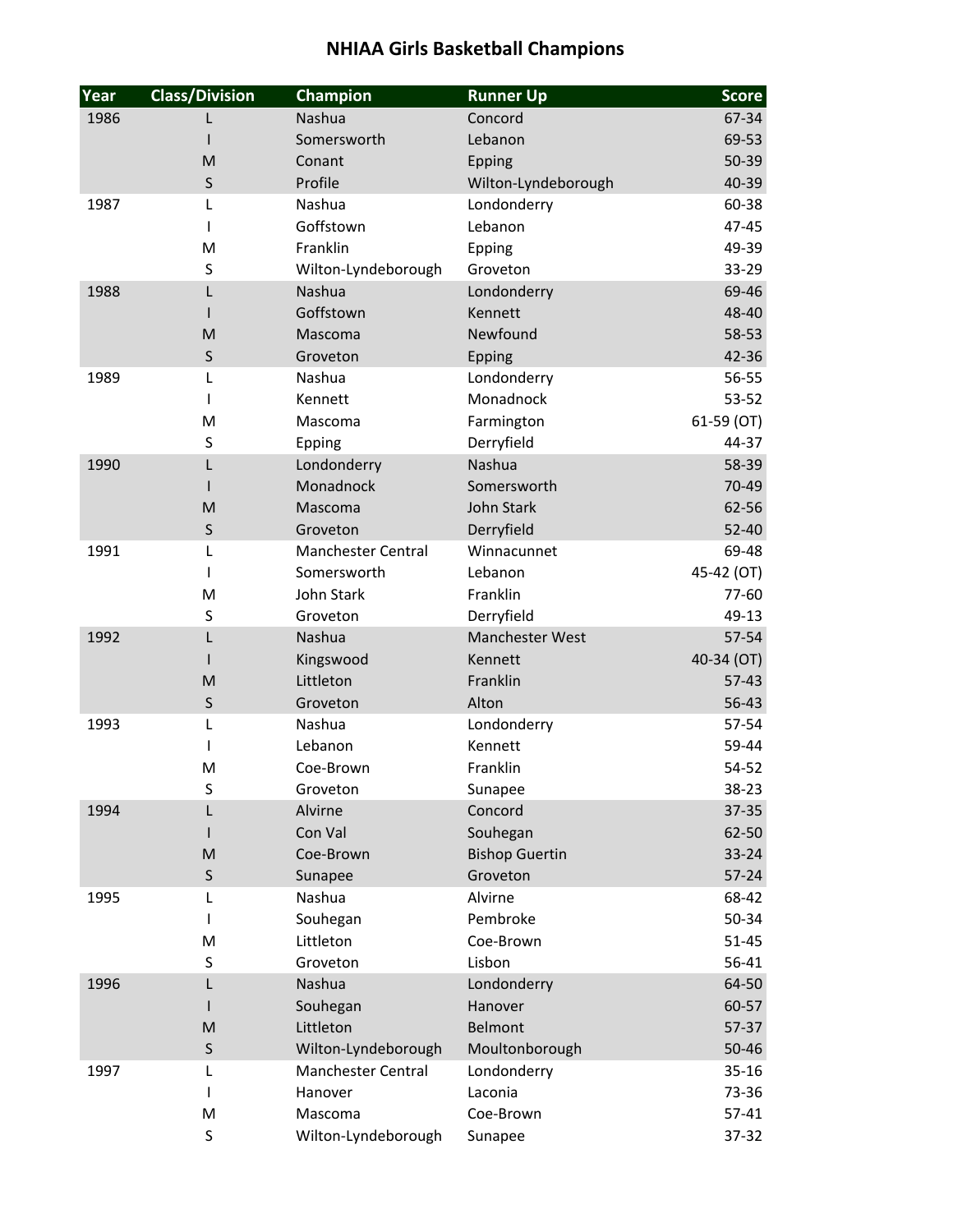| Year | <b>Class/Division</b> | Champion               | <b>Runner Up</b>          | <b>Score</b> |
|------|-----------------------|------------------------|---------------------------|--------------|
| 1998 |                       | Winnacunnet            | Nashua                    | $73 - 57$    |
|      |                       | Kearsarge              | Timberlane                | 64-34        |
|      | M                     | Coe-Brown              | <b>White Mountains</b>    | 43-29        |
|      | S                     | Derryfield             | Wilton-Lyndeborough       | 49-22        |
| 1999 | L                     | Nashua                 | Manchester West           | 81-38        |
|      | T                     | Hanover                | Lebanon                   | $57 - 52$    |
|      | M                     | <b>White Mountains</b> | Conant                    | 58-44        |
|      | $\sf S$               | Groveton               | Derryfield                | 42-37        |
| 2000 | L                     | Nashua                 | Portsmouth                | $70-33$      |
|      |                       | Coe-Brown              | Kearsarge                 | 63-39        |
|      | M                     | <b>Bow</b>             | Mascoma                   | $57 - 33$    |
|      | S                     | Groveton               | Derryfield                | $50 - 36$    |
| 2001 | L                     | Nashua                 | Dover                     | 70-46        |
|      | T                     | Lebanon                | Kearsarge                 | 48-44        |
|      | M                     | Hopkinton              | Mascoma                   | $51 - 33$    |
|      | S                     | Groveton               | Colebrook                 | 36-20        |
| 2002 | L                     | Dover                  | Alvirne                   | $45 - 28$    |
|      |                       | Kearsarge              | Lebanon                   | 46-34        |
|      | M                     | Mascoma                | Epping                    | 50-49        |
|      | $\mathsf S$           | Groveton               | Thayer                    | 48-37        |
| 2003 | L                     | Nashua                 | Alvirne                   | 51-48        |
|      | $\mathsf{I}$          | <b>Oyster River</b>    | John Stark                | $50 - 41$    |
|      | M                     | Hopkinton              | Mascoma                   | 51-46        |
|      | $\sf S$               | Groveton               | Profile                   | 46-25        |
| 2004 | L                     | Nashua                 | Exeter                    | $54 - 41$    |
|      |                       | Hanover                | <b>Merrimack Valley</b>   | 43-38        |
|      | M                     | Mascoma                | Conant                    | 47-37        |
|      | S                     | Portsmouth Christian   | Colebrook                 | 48-41        |
| 2005 | L                     | Trinity                | Dover                     | 56-48        |
|      |                       | Hanover                | <b>Oyster River</b>       | 49-38        |
|      | M                     | Conant                 | Mascoma                   | 47-45        |
|      | S                     | Sunapee                | Derryfield                | 57-37        |
| 2006 |                       | Pinkerton              | <b>Bishop Guertin</b>     | $42 - 24$    |
|      |                       | <b>Oyster River</b>    | Kearsarge                 | 45-33        |
|      | M                     | Belmont                | Newport                   | $42 - 19$    |
|      | S                     | Sunapee                | Groveton                  | $41 - 32$    |
| 2007 | L                     | Winnacunnet            | <b>Bishop Guertin</b>     | 48-39        |
|      | $\mathsf{I}$          | Lebanon                | St. Thomas                | $34 - 23$    |
|      | M                     | Newport                | Newfound                  | 59-53        |
|      | S                     | Sunapee                | Groveton                  | 43-33        |
| 2008 | L                     | Winnacunnet            | <b>Manchester Central</b> | 60-47        |
|      |                       | Hanover                | Lebanon                   | 47-39        |
|      | M                     | Conant                 | Campbell                  | 46-40        |
|      | $\sf S$               | Groveton               | Portsmouth Christian      | $40 - 22$    |
| 2009 | L                     | Winnacunnet            | Trinity                   | $53 - 41$    |
|      | L                     | <b>Oyster River</b>    | Hanover                   | 39-33        |
|      | M                     | Gilford                | Campbell                  | $52 - 45$    |
|      | S                     | Groveton               | Colebrook                 | 48-46        |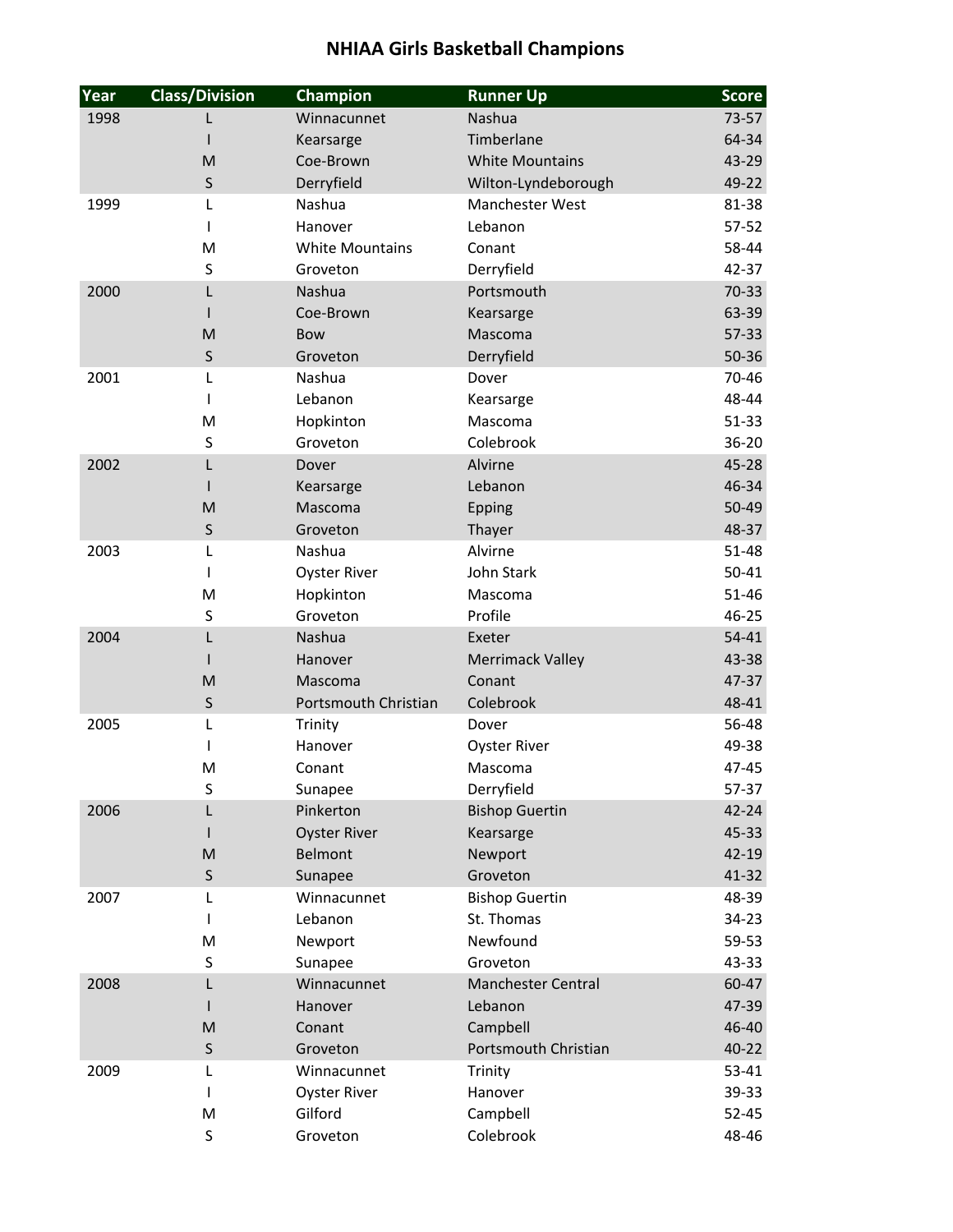| Year | <b>Class/Division</b>    | Champion                    | <b>Runner Up</b>        | <b>Score</b>           |
|------|--------------------------|-----------------------------|-------------------------|------------------------|
| 2010 | L                        | Winnacunnet                 | Pinkerton               | 46-41                  |
|      | $\overline{\phantom{a}}$ | Kennett                     | Lebanon                 | $52 - 45$              |
|      | M                        | Conant                      | Campbell                | 53-48                  |
|      | $\mathsf S$              | Groveton                    | Derryfield              | $56 - 25$              |
| 2011 |                          | Winnacunnet                 | Londonderry             | 55-46                  |
|      | Ш                        | Souhegan                    | Lebanon                 | 47-44                  |
|      | Ш                        | Campbell                    | Conant                  | 42-33                  |
|      | IV                       | Groveton                    | Moultonborough          | $51 - 38$              |
| 2012 | $\mathsf{I}$             | <b>Bishop Guertin</b>       | Londonderry             | 46-43                  |
|      | $\mathsf{II}$            | Souhegan                    | Kearsarge               | $53 - 27$              |
|      | III                      | <b>White Mountains</b>      | Campbell                | $56 - 51$              |
|      | IV                       | Littleton                   | Pittsfield              | 46-29                  |
| 2013 | 1                        | <b>Bedford</b>              | <b>Bishop Guertin</b>   | 39-38                  |
|      | $\mathbf{II}$            | Lebanon                     | Portsmouth              | 48-41                  |
|      | Ш                        | Bow                         | <b>White Mountains</b>  | 29-17                  |
|      | IV                       | Groveton                    | Colebrook               | 60-40                  |
| 2014 | $\mathsf{I}$             | Londonderry                 | <b>Bedford</b>          | $57 - 56$              |
|      | $\mathsf{II}$            | <b>Merrimack Valley</b>     | Coe-Brown               | 55-49                  |
|      | III                      | Campbell                    | <b>Fall Mountain</b>    | $57 - 41$              |
|      | IV                       | Hinsdale                    | Sunapee                 | 48-35                  |
| 2015 | $\mathsf{l}$             | Londonderry                 | Winnacunnet             | 48-33                  |
|      | Ш                        | Coe-Brown                   | Goffstown               | 50-46                  |
|      | Ш                        | Conant                      | Gilford                 | 55-33                  |
|      | IV                       | Sunapee                     | Colebrook               | 80-72                  |
| 2016 | $\mathsf{I}$             | <b>Bishop Guertin</b>       | <b>Bedford</b>          | $35 - 31$              |
|      | $\mathsf{II}$            | Goffstown                   | Hanover                 | $37 - 31$              |
|      | III                      | Gilford                     | Laconia                 | 42-38                  |
|      | IV                       | Sunapee                     | Littleton               | 66-62                  |
| 2017 | $\overline{1}$           | <b>Bishop Guertin</b>       | <b>Bedford</b>          | 52-49                  |
|      | $\sf II$                 | Lebanon                     | <b>Hollis Brookline</b> | 44-35                  |
|      | $\mathbf{III}$           | Monadnock                   | Conant                  | 44-36                  |
|      | IV                       | Sunapee                     | Colebrook               | 79-52                  |
| 2018 |                          | <b>Bishop Guertin</b>       | Pinkerton               | 54-34                  |
|      | $\mathsf{II}$            | <b>Hollis Brookline</b>     | John Stark              | $54 - 43$              |
|      | III                      | Conant                      | Hopkinton               | 36-30                  |
|      | IV                       | Hinsdale                    | Littleton               | 32-30                  |
| 2019 |                          | <b>Bishop Guertin</b>       | Portsmouth              | 46-33                  |
|      | $\mathbf{H}$             | Hanover                     | Kennett                 | $52 - 41$              |
|      | Ш                        | Monadnock                   | <b>Fall Mountain</b>    | $51 - 44$              |
|      | IV                       | Littleton                   | Hinsdale                | 42-31                  |
|      |                          |                             |                         | Tournament             |
| 2020 | ı                        | <b>Bishop Guertin &amp;</b> | Bedford & Londonderry   | suspended in Semifinal |
|      |                          | Goffstown                   |                         | Round                  |
|      |                          |                             |                         | Tournament             |
|      | $\sf II$                 | Spaulding & Lebanon         | N/A                     | suspended in Final     |
|      |                          |                             |                         | Round                  |
|      | III                      | Conant                      | <b>Fall Mountain</b>    | $51 - 42$              |
|      | $\overline{N}$           | <b>Colebrook</b>            | Woodsville              | $47 - 36$              |